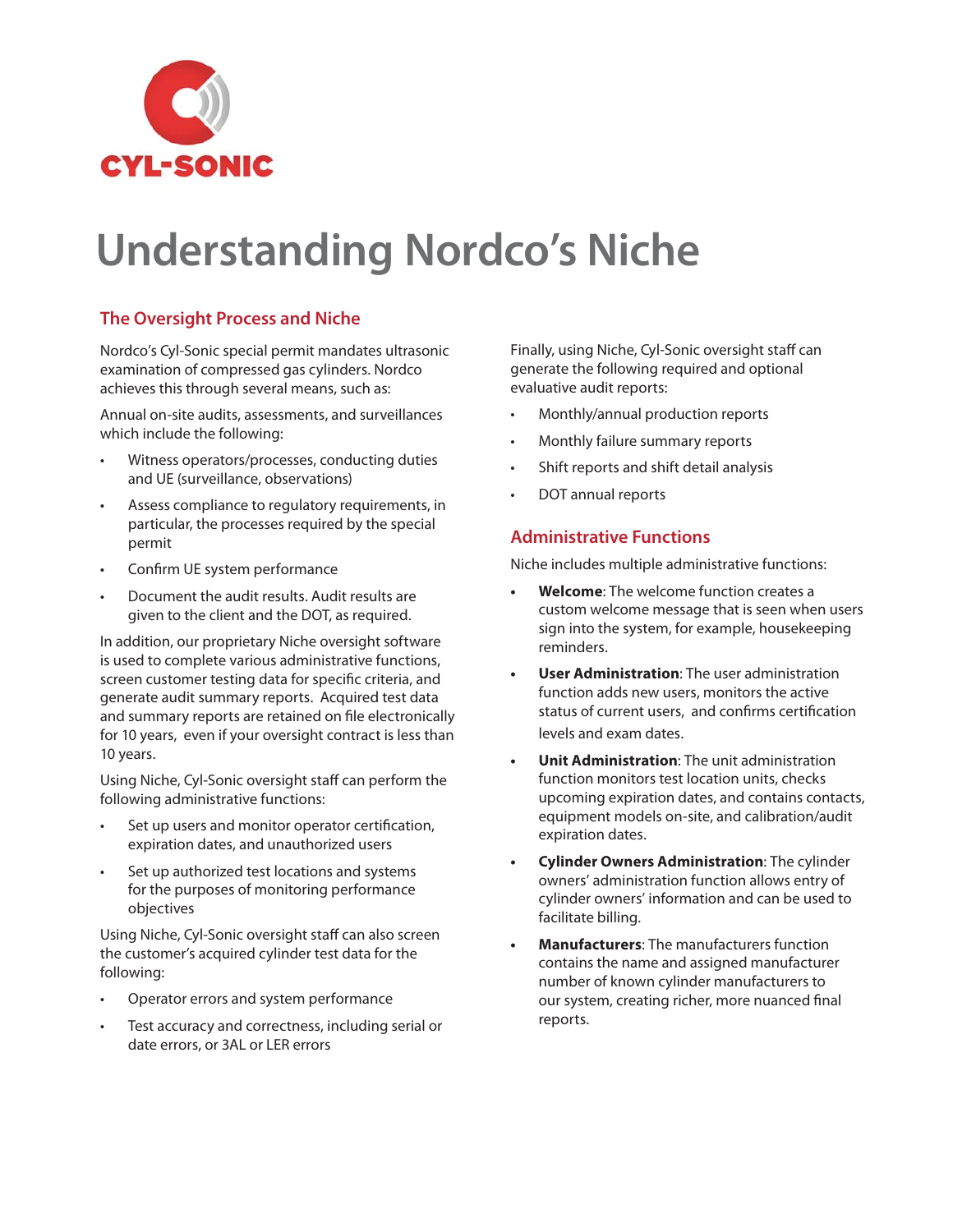## **Cylinder Information**

Niche includes multiple cylinder information functions:

- **Operator/Location Data**: The operator/location data function creates on-demand reports for specific operators located at each testing facility. These reports show the following:
	- Shift date and test times
	- Cylinder number
	- Final test disposition
- **Cylinder Reports**: The cylinder reports function searches for specific cylinder reports by operator. These reports show the following:
	- Serial number, test date, manufacturer, manufacturing date, and owner
	- Cylinder type, pressure rating, and size
	- Final test disposition code
- **UE Maps**: The UE maps function searches for specific cylinder ultrasonic examination (UE) maps by cylinder serial number. These maps show the on-screen data obtained from the actual completed test, with each flaw indication marked where it appeared (shown below).

### **Data Errors**

Niche allows searching for pending expirations and potential data errors:

- **Pending Expirations**: The pending expirations function searches for expirations that will occur during a specified timeframe. The following information is displayed:
	- Operator expirations, including UE certification, eye exam, surveilliance, and other certification dates.
	- Location expirations, including regulatory approval, annual unit calibration, and annual audit.
- **Serial/Date Errors**: The serial/date error function lists cylinders, by serial number, that contain an incorrect manufacturing date entered into the system.
- **3AL and LER Notification: The 3AL and LER** notification function identifies specific cylinders, by serial number, that require additional testing:
	- Type 6351 aluminum alloy cylinders must be monitored for the need of eddy current testing and internal visual inspection.
	- Cylinders that are rejected for poor coupling, otherwise known as Lack of Expected Response (LER) and must be retested.

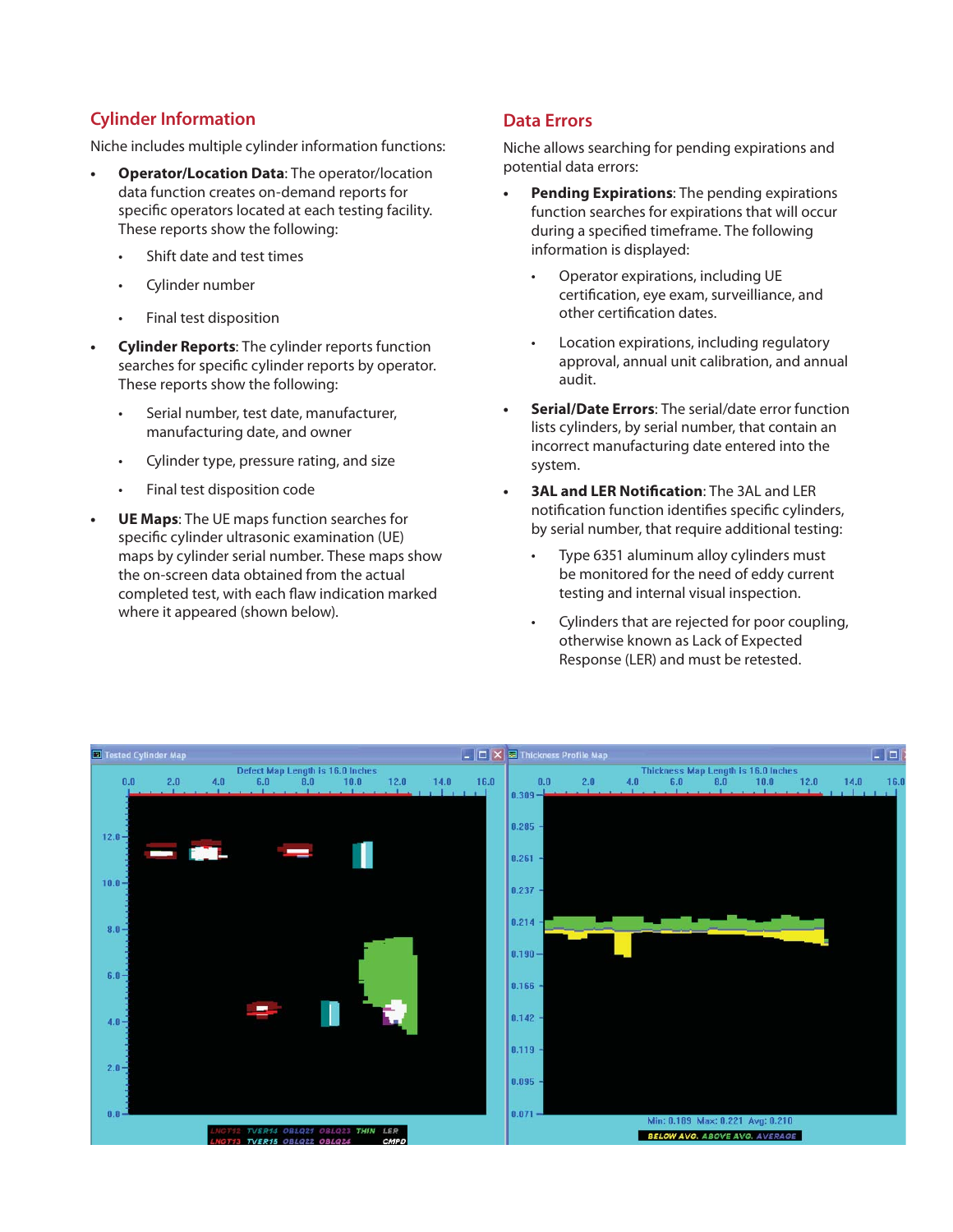### **Reports**

Niche includes multiple report functions:

**• Monthly Production Report Summary (Location)**: The monthly production report summary creates a yearly production report (quantity by month) for a specific location (as shown below):



- **Annual Production Report (Location)**: The annual production report creates an ad-hoc report for a specific location and year that lists the number of cylinders tested each month by cylinder type.
- **Monthly Failure Report (Location)**: The monthly failure report creates an ad-hoc failure report for a specific location and month that lists rejected cylinders by the following failure types. The report also lists the cylinder owner and DOT ratings.
	- Pitting flaw
	- Wall thinning
	- **SBT flaw**
	- Circumferance flaw
	- Longitudinal flaw
	- **LER** rejection
- **Failure Summary:** The failure summary (shown below) creates an ad-hoc failure report for a specific location and month that lists rejected cylinders by the main failure types. This report is similar to the monthly failure report, except that the cylinder owner, DOT ratings, and LER rejects are not shown.

**• Shift Detail Analysis**: The shift detail analysis report creates an ad-hoc report for a specific location and month that gives a snapshot of each operator's work during each daily shift in that month. Efficiency percentages (testing and shift) are shown as stoplight states (red, yellow, and green), quickly identifying operators that are working below accepted efficiency standards.

In addition, the shift detail analysis report displays the individual shift reports for that operator (see next section). The report shows the following details:

- Cylinders tested per hour and per shift
- Tests run per hour and per shift
- Number and percentage of invalid exams
- LER and LER percentage
- Testing and shift efficiency percentages
- Number and percentage of rejected cylinders
- Hours up and hours run
- **Shift Reports:** The shift reports are testing summary reports for a specific operator at a testing location. These reports show the following:
	- Shift date and testing times
	- Tests run per hour and per shift
	- Number and percentage of invalid exams
	- LER and LER percentage
	- Testing and shift efficiency percentages
	- Number and percentage of rejected cylinders
	- Hours up and hours run
- **Shipping Documents**: The shipping documents function creates a cylinder testing record that is sent with the cylinder to the owner, listing the same cylinder information as the shift reports.

| Serial #  | <b>Pit Reject</b> | <b>Thin Reject</b> | <b>SBT Reject</b> | <b>Circ Reject</b> | <b>Long Reject</b> |
|-----------|-------------------|--------------------|-------------------|--------------------|--------------------|
| 11T240060 | 5                 | 6                  | 7                 |                    | 8                  |
| 11T426135 | 8                 | $\mathbf{0}$       | $\mathbf{0}$      |                    | 0                  |
| 4042678Y  |                   | $\mathbf{0}$       |                   |                    |                    |
| 412255    |                   | $\mathbf{0}$       | $\mathbf{0}$      | 3                  | 0                  |
| 11T240060 | 0                 | 0                  | $\mathbf 0$       | 0                  |                    |